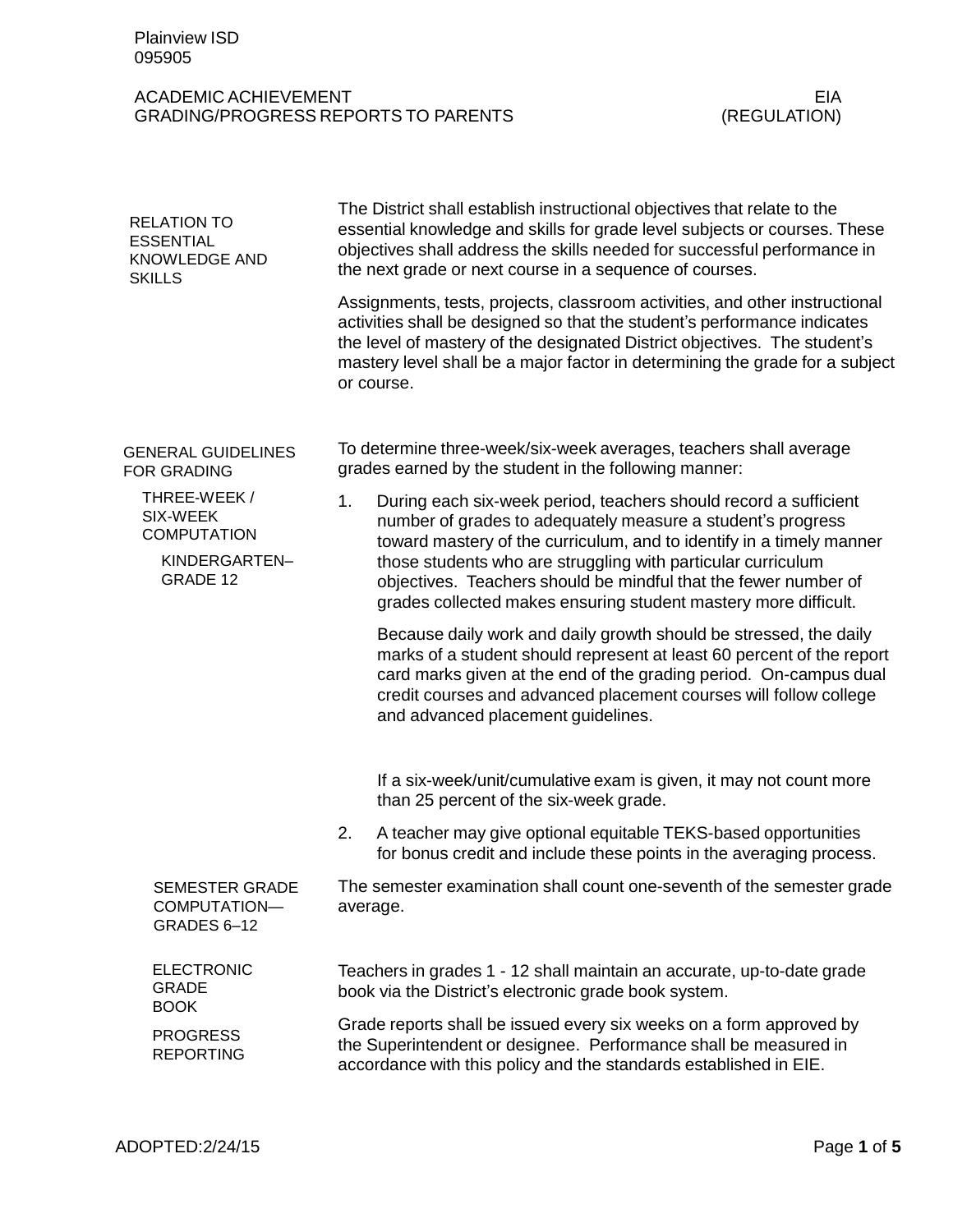| <b>Plainview ISD</b><br>095905              |                                                                                                                                                                                                                                                                                                                                                                                                           |                            |  |
|---------------------------------------------|-----------------------------------------------------------------------------------------------------------------------------------------------------------------------------------------------------------------------------------------------------------------------------------------------------------------------------------------------------------------------------------------------------------|----------------------------|--|
| <b>ACADEMIC ACHIEVEMENT</b>                 | <b>GRADING/PROGRESS REPORTS TO PARENTS</b>                                                                                                                                                                                                                                                                                                                                                                | <b>EIA</b><br>(REGULATION) |  |
| <b>INTERIM REPORTS</b>                      | Interim progress reports may be issued at the teacher's discretion;<br>however, notice of a student's consistent unsatisfactory performance<br>shall be issued in accordance with law.                                                                                                                                                                                                                    |                            |  |
| <b>CONFERENCES</b>                          | In addition to conferences scheduled on the campus calendar,<br>conferences may be requested by a teacher or parent as needed.                                                                                                                                                                                                                                                                            |                            |  |
|                                             | Immediately upon determining that a student is failing a class or subject,<br>the teacher will communicate with the student's parents through a phone<br>call, written messages, e-mail, personal conference, or other method of<br>communication. Communication will occur as necessary so that a<br>collaborative effort for student success is established between the<br>parent/guardian and teacher. |                            |  |
|                                             | Report cards are normally issued to students during the week following the<br>close of each six-week period during the school year. At the end of each<br>school year, the final report card is issued at a time and in a manner<br>designated by each school principal.                                                                                                                                  |                            |  |
| <b>GRADING</b><br><b>PROCEDURE</b><br>PRE-K | In pre-kindergarten, teachers shall be required to record progress<br>indicators in the areas of cognition, motor skills, fine arts, socio-emotional<br>development, and communication, as required by Texas pre-k guidelines.<br>Twelve-week reports shall be sent to parents.                                                                                                                           |                            |  |
| <b>KINDERGARTEN</b>                         | In kindergarten, teachers shall record progress indicators relating to the<br>kindergarten Texas Essential Knowledge and Skills for all curricular areas.                                                                                                                                                                                                                                                 |                            |  |
| GRADES 1-5                                  | In grades 1–4, teachers shall be required to record a minimum of three<br>non-numerical grades per grading period in the following areas:                                                                                                                                                                                                                                                                 |                            |  |
|                                             | 1.<br>Art                                                                                                                                                                                                                                                                                                                                                                                                 |                            |  |
|                                             | 2.<br>Handwriting                                                                                                                                                                                                                                                                                                                                                                                         |                            |  |
|                                             | 3.<br><b>Music</b>                                                                                                                                                                                                                                                                                                                                                                                        |                            |  |
|                                             | In grade 5, teachers shall be required to record a minimum of three<br>non-numerical grades per grading period in the following areas:                                                                                                                                                                                                                                                                    |                            |  |
|                                             | Fine arts<br>1.                                                                                                                                                                                                                                                                                                                                                                                           |                            |  |
|                                             | In grades 1-5, teachers shall be required to record a minimum of three<br>non-numerical grades per grading period in the combined areas of<br>health/P.E.                                                                                                                                                                                                                                                 |                            |  |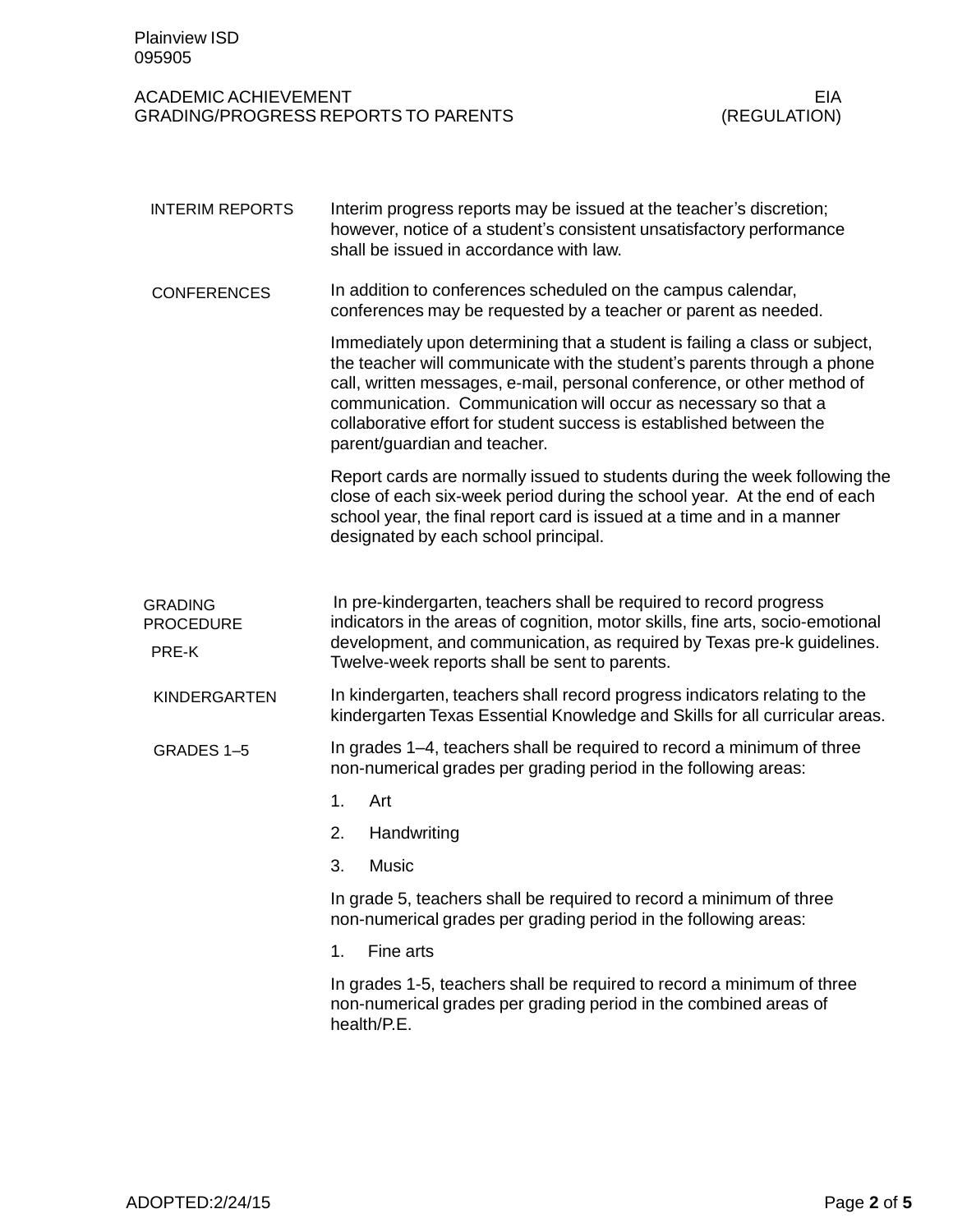## ACADEMIC ACHIEVEMENT GRADING/PROGRESS REPORTS TO PARENTS

|                                           | In grades 1–2, teachers shall be required to record a minimum of one<br>non-numerical grade per week per grading period                                                                                                                                                      |                                                                                                                                                                                                                                     |  |
|-------------------------------------------|------------------------------------------------------------------------------------------------------------------------------------------------------------------------------------------------------------------------------------------------------------------------------|-------------------------------------------------------------------------------------------------------------------------------------------------------------------------------------------------------------------------------------|--|
|                                           | 1.                                                                                                                                                                                                                                                                           | Science                                                                                                                                                                                                                             |  |
|                                           | 2.                                                                                                                                                                                                                                                                           | <b>Social Studies</b>                                                                                                                                                                                                               |  |
|                                           |                                                                                                                                                                                                                                                                              | In grades 3–5, teachers shall be required to record a minimum of one<br>numerical grade per week per grading period:                                                                                                                |  |
|                                           | 1.                                                                                                                                                                                                                                                                           | Science                                                                                                                                                                                                                             |  |
|                                           | 2.                                                                                                                                                                                                                                                                           | <b>Social Studies</b>                                                                                                                                                                                                               |  |
|                                           |                                                                                                                                                                                                                                                                              | In grades 1–5, teachers shall be required to record at least two numeric<br>grades per week per grading period in:                                                                                                                  |  |
|                                           | 1.                                                                                                                                                                                                                                                                           | Reading                                                                                                                                                                                                                             |  |
|                                           | 2.                                                                                                                                                                                                                                                                           | <b>Mathematics</b>                                                                                                                                                                                                                  |  |
|                                           | 3.                                                                                                                                                                                                                                                                           | Language Arts. The Language Arts grade should be a balance of the<br>following three areas: language skills, spelling skills, and writing<br>skills. No one area should comprise more than one-third of the<br>Language Arts grade. |  |
| GRADES 6-12                               | Teachers shall be required to record a minimum of two grades per week<br>per grading period in all subjects.                                                                                                                                                                 |                                                                                                                                                                                                                                     |  |
| DAILY WORK                                | Daily work shall comprise at least 60 percent of the six-week grade.<br>Daily work shall include, but is not limited to, homework, class work,<br>worksheets, or daily quizzes.                                                                                              |                                                                                                                                                                                                                                     |  |
| <b>TEST GRADES</b>                        | No more than 40 percent of the six-week average may be test grades. A<br>minimum of two test grades must be recorded each six-week grading<br>period. On-campus dual credit courses and advanced placement courses<br>will follow college and advanced placement guidelines. |                                                                                                                                                                                                                                     |  |
| <b>RECORDING FAILING</b><br><b>GRADES</b> | The District shall record a grade that reflects the student's relative mastery<br>of an assignment.                                                                                                                                                                          |                                                                                                                                                                                                                                     |  |
|                                           |                                                                                                                                                                                                                                                                              | The District shall record the grade earned in the permanent record for any<br>average numerical grade.                                                                                                                              |  |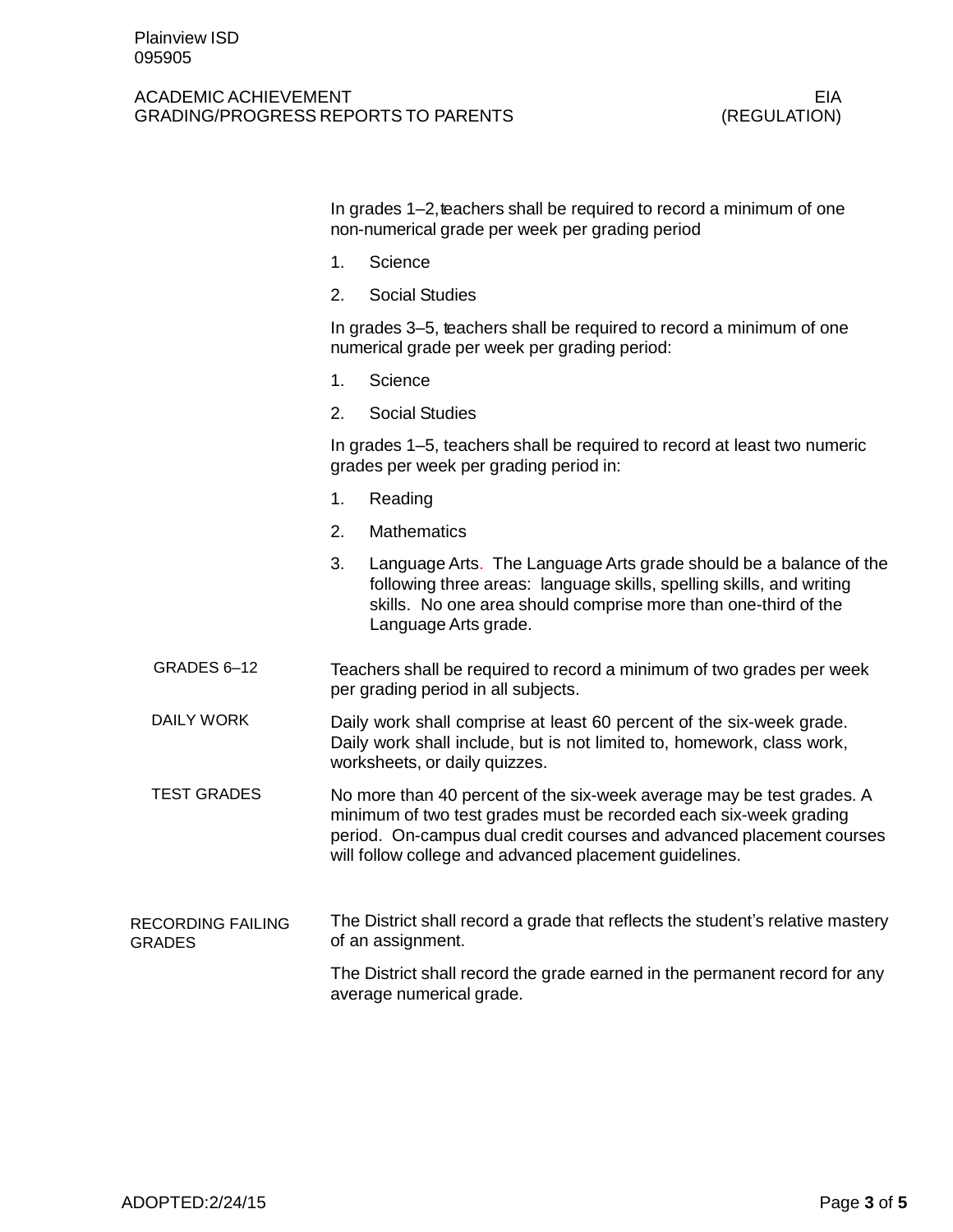| <b>Plainview ISD</b><br>095905                        |                                                                                                                                                                                                                                                                                                                                                                                                                                                                                                                                                                                                                                                                                                                                                        |                            |  |  |
|-------------------------------------------------------|--------------------------------------------------------------------------------------------------------------------------------------------------------------------------------------------------------------------------------------------------------------------------------------------------------------------------------------------------------------------------------------------------------------------------------------------------------------------------------------------------------------------------------------------------------------------------------------------------------------------------------------------------------------------------------------------------------------------------------------------------------|----------------------------|--|--|
| <b>ACADEMIC ACHIEVEMENT</b>                           | <b>GRADING/PROGRESS REPORTS TO PARENTS</b>                                                                                                                                                                                                                                                                                                                                                                                                                                                                                                                                                                                                                                                                                                             | <b>EIA</b><br>(REGULATION) |  |  |
| <b>ELEMENTARY</b><br>(GRADES 1-5)<br><b>LATE WORK</b> | Late work shall be accepted one day late with a five-point penalty, two<br>days late with an added ten-point penalty (for a total of 15 points), and<br>three days late with an added ten-point penalty (for a total of 25 points).<br>All late work shall be accepted after three days for a maximum of two<br>weeks within a six-week reporting period and shall receive a grade of no<br>more than 70. All work must be completed within the six-week reporting<br>period.                                                                                                                                                                                                                                                                          |                            |  |  |
| <b>WORK GRADED IN</b><br><b>CLASS</b>                 | An assignment graded and/or discussed in class is due at that time and<br>may not be turned in late. This does not apply to students who are absent<br>when the assignment was made.                                                                                                                                                                                                                                                                                                                                                                                                                                                                                                                                                                   |                            |  |  |
| MIDDLE SCHOOL<br><b>LATE WORK</b>                     | Teachers shall notify students when an assignment is due. It shall be<br>considered late if turned in after the announced deadline. Ten points shall<br>be deducted from the earned grade for each day it is late through the third<br>day, for a total of 30 points. (Example: Grade earned is 90. One day late<br>$= 80$ , two days late $= 70$ , and three days late $= 60$ .) On the fourth<br>consecutive day, the student shall receive a zero for the assignment.<br>Work that has been assigned several days in advance and has been<br>discussed at intervals in class is due upon teacher request. In case of<br>absence, this work is due the day a student returns to class, or upon<br>teacher request.                                   |                            |  |  |
| <b>WORK GRADED IN</b><br><b>CLASS</b>                 | An assignment graded and/or discussed in class is due at that time and<br>may not be turned in late. This does not apply to students who are<br>absent when the assignment was made.                                                                                                                                                                                                                                                                                                                                                                                                                                                                                                                                                                   |                            |  |  |
| <b>HIGH SCHOOL</b><br><b>LATE WORK</b>                | Teachers shall notify students when an assignment is due. It shall be<br>considered late if turned in after the announced deadline. Twenty points<br>shall be deducted from the earned grade for the first day it is late, with an<br>additional ten points deducted for the second day it is late, for a total of<br>thirty points. (Example: Grade earned is 90. One day late $= 70$ , and two<br>days late $= 60$ .) On the third consecutive day, the student shall receive a<br>zero for the assignment. Work that has been assigned several days in<br>advance and has been discussed at intervals in class is due upon teacher<br>request. In case of absence, this work is due the day a student returns to<br>class, or upon teacher request. |                            |  |  |
| <b>WORK GRADED IN</b><br><b>CLASS</b>                 | An assignment graded and/or discussed in class is due at that time and<br>may not be turned in late. This does not apply to students who are absent<br>when the assignment was made.                                                                                                                                                                                                                                                                                                                                                                                                                                                                                                                                                                   |                            |  |  |